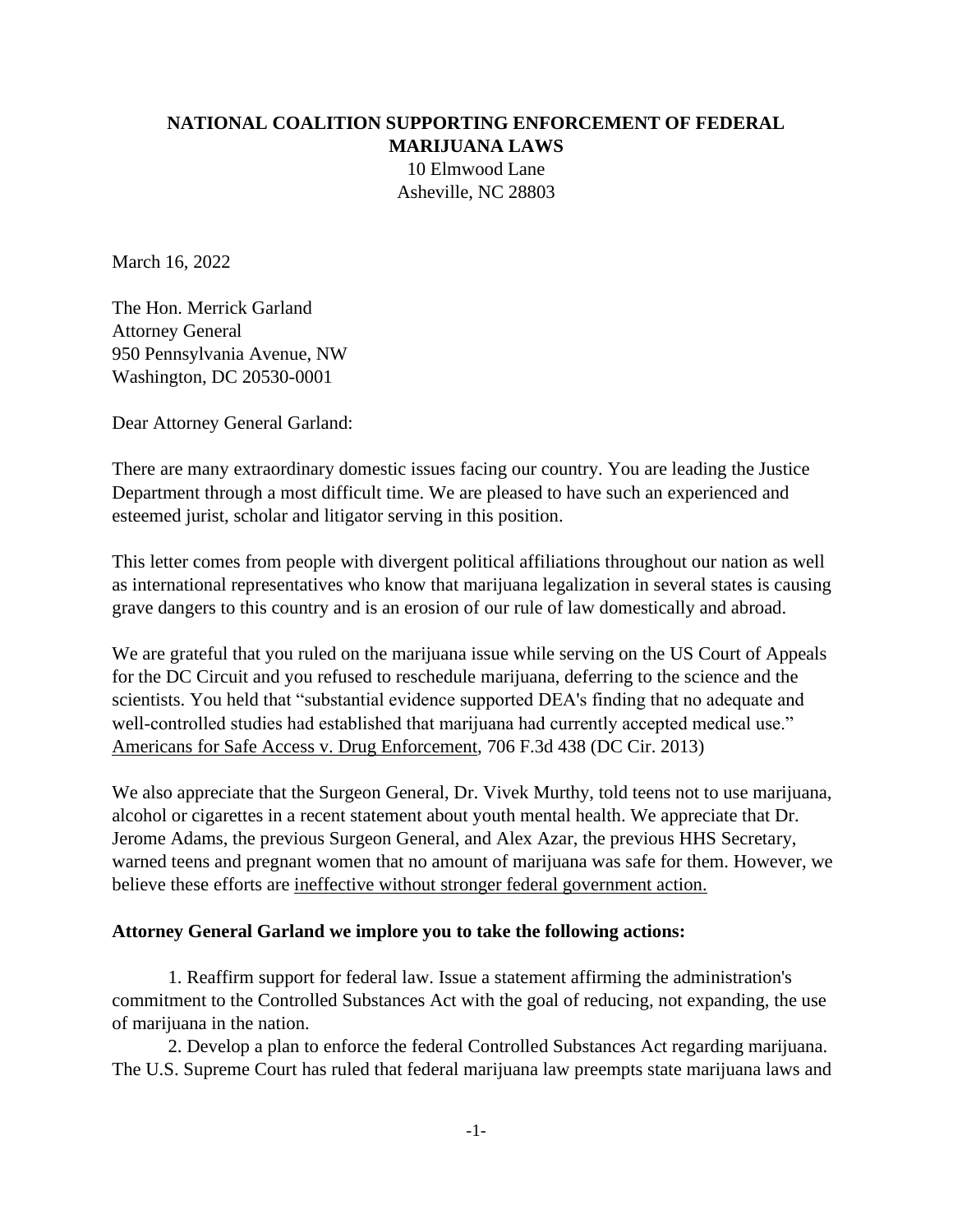that marijuana control is a federal matter and not a states' rights matter. [FN1] This plan should include:

a. Initiate a moratorium on new marijuana businesses or marijuana stores. This should be your first priority.

b. Coordinate with lower-level officials. Prioritize reaching out to governors and key law enforcement officials in states that have legalized marijuana to work with them on enforcement of federal marijuana laws. Support state attorneys general in non-legalized states. Non-legalized states have suffered significantly from illegal diversion of marijuana from legalized states, and from the apparent increase in sophisticated cartel activity there.

c. Require mandatory reporting of the drugs involved including marijuana when there are acts of gun violence, mass shootings, knifings and other acts of irrational violence. These toxicology reports should be made public to both the press and the public and not be covered up for any reason. All District Attorneys in the US should be required to release the information, and it should be part of the public record. This will help to track marijuana-related violence.

d. Create a national task force to study the issue of driving under the influence of drugs and multi-drug abuse. AAA and NHTSA have all issued strong statement against stoned driving. Continually, the marijuana lobbyists upend any efforts to clamp down on stoned driving. Once states legalize marijuana, it's very hard to get a conviction even when drivers kill.

e. Instruct the Drug Enforcement Administration to keep marijuana as a Schedule I drug until there is scientific proof that marijuana does not have a high potential for abuse and that it has a legitimate medical purpose. Currently this proof does not exist.

f. Expand the DEA school education efforts on marijuana.

g. Provide legal assistance to the Food and Drug Administration to enforce our medicine and food laws regarding marijuana. This will ensure that all substances used as medicine are safe and effective.

3. Reassert America's drug policy on the world stage. The White House should make it clear that the United States continues to support the international drug conventions, and that it intends to change its domestic policy to reflect that support.

4. Rescind and replace the DOJ's 2009 Ogden memo and August 2013 memorandum from then Deputy Attorney General James M. Cole (the "Cole Memo"). The Department of justice could do this by reiterating that marijuana cultivation, distribution, and sale are against federal law and that while states may decriminalize possession of marijuana, they may not issue licenses to sell or commercialize marijuana.

5. Select visible marijuana businesses to prosecute. Find a handful of cases in which large, well-funded marijuana businesses are in violation of both state and federal marijuana laws and prosecute both their management/operators and financiers. A real threat of prosecution will raise the cost of capital in the industry significantly, and seriously impede any operations above the cottage-level. Moreover, selection of unsympathetic defendants in violation of both state and federal law will (1) minimize political pushback, (2) avoid conflict with congressional appropriations provisions, and (3) clearly demonstrate the failure of the Cole Memo.

6. Prosecute those dealing in marijuana, which is illegal under federal law, using the Racketeer Influenced and Corrupt Organizations Act (RICO). Those who engage in a pattern of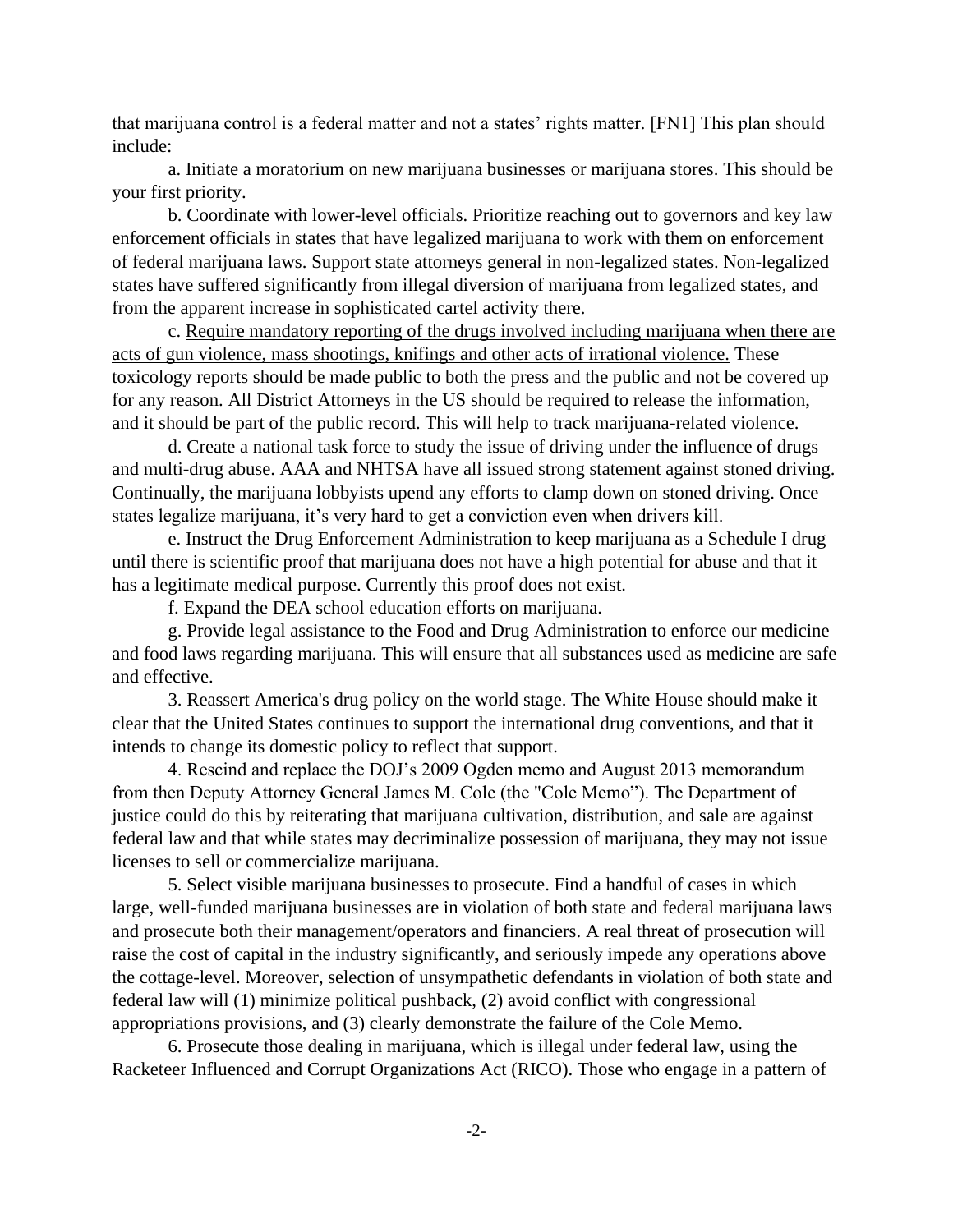racketeering activity through a corporation or other enterprise are liable for three times the economic harm they cause. RICO gives federal courts the power to order racketeering enterprises and their coconspirators to cease their unlawful operations.

7. Prosecute those who provide financing for marijuana operations. Federal anti-money laundering statutes make it illegal to engage in financial transactions designed to promote illegal activities, including drug and human trafficking. Start with one major marijuana financier and successfully prosecute it.

8. Empower the FDA to take action to protect patients and the public. Marijuana legalization poses a public health problem and the FDA should be tasked with investigating marijuana for chemical contamination and pesticides. Marijuana should also be subject to the standards of the rigorous criteria of the FDA approval process for medicines and foods, which has been carefully constructed to protect consumer and patient health and safety.

9. Undertake a complete public safety analysis including marijuana-related fatal crashes, child abuse deaths, homicides, suicides and random acts of violence for states that legalized the drug.

10. Federal law 23 U.S.C. 405 National Priority Safety Programs provides incentives for states to address drunk driving. The Code should be amended to incentivize states to address drugged driving as well, including driving under the influence of marijuana's tetrahydrocannabinol.

11. Require NHTSA to fund development, approval and implementation of technology to measure driver impairment by drugs (not drug presence), including marijuana's tetrahydrocannabinol.

#### **The Rationale for Taking These Actions**

The science regarding the dangers of marijuana has grown stronger and more robust, with 1000s of studies published in the past decade. The THC content of marijuana has increased dramatically. Many products are 95% THC.

We are terrified for our country's future because of the epidemic of all drug use, which, for most users, begins with marijuana. We scorn the media for not reporting the truth about marijuana's relationship to mental illness, addiction, and threats to public safety.

We greatly fear what will happen to visitors and residents of a crowded city like New York once marijuana shops become as ubiquitous as they are in San Francisco, Los Angeles or Denver. The NYPD is no longer allowed to stop individuals for public use of marijuana, endangering everyone.

In states that have legalized marijuana for recreational use, the occurrence of huge, illegal home grows has grown to outrageous proportions, because a large illegal market, many operated by foreigners, can hide behind the legal market. Note a grow that was recently discovered in Massachusetts. (Exhibit 1).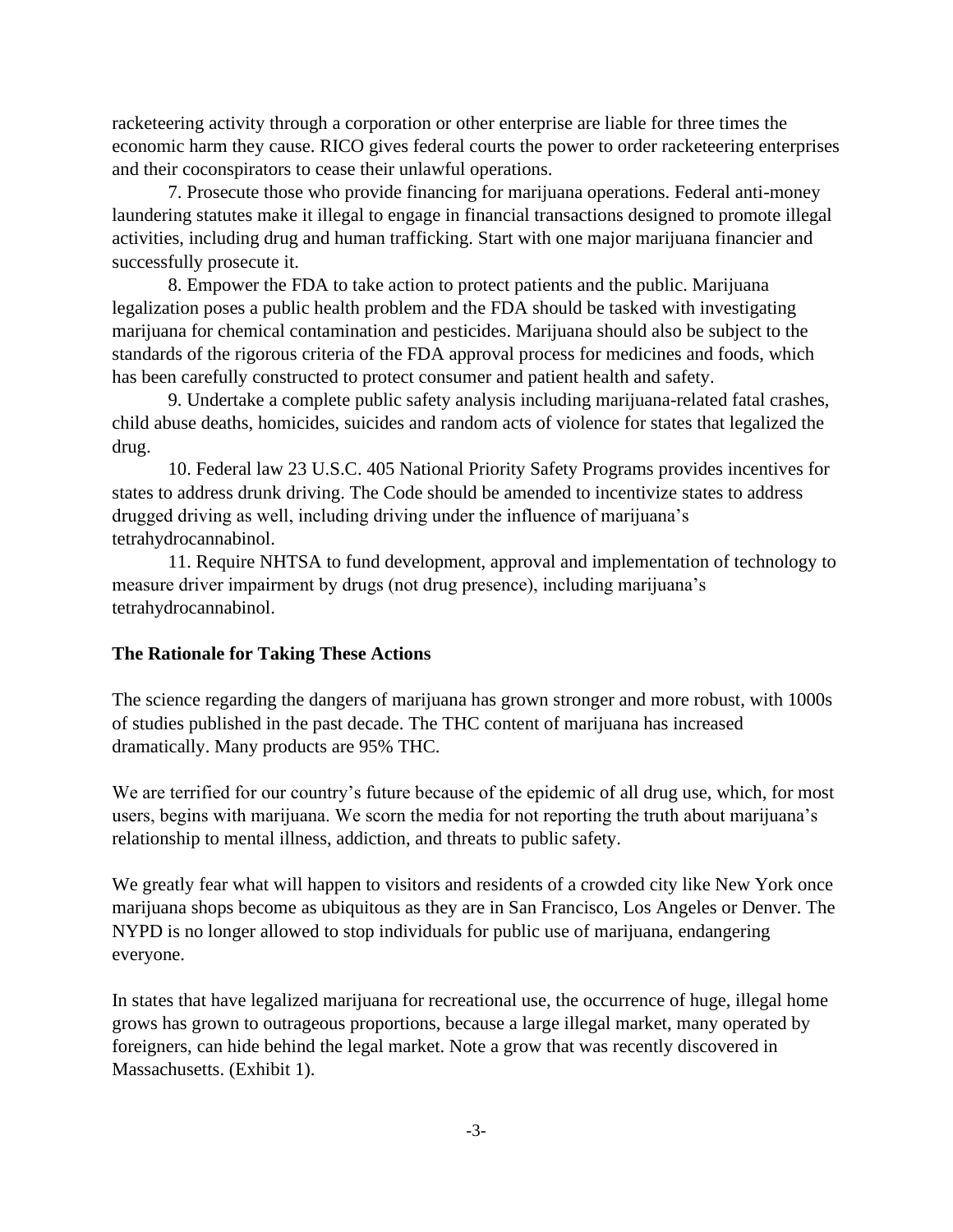In California and other western states, the illegal indoor and outdoor grows are everywhere, even in counties that ban marijuana businesses. Note that western fires have a marijuana connection. Here's the news of a fire that started on January  $12<sup>th</sup>$ , 2022. (Exhibit 2)

The state of California never learned how to regulate medical marijuana, which began in 1996. It had 20 years to learn, but the state compounded its mistake by legalizing recreational marijuana in 2016, with some voters thinking it could be forced into regulation. The black market is still thriving and there has been massive environmental damage. (Exhibit 3)

When the federal government doesn't stop cannabis sales and states become drug dealers, it does little good to warn against youth use of marijuana. Our teens currently think marijuana is "harmless," "just a plant" and "safer than alcohol," because the cannabis lobby and social media do a better job at shaping their opinions than parents or the federal government.

## **Violence Against Women**

Marijuana use is associated with intimate partner violence perpetration among men arrested for domestic violence. Marijuana use is positively and significantly associated with psychological, physical, and sexual interpersonal violence perpetration, even after controlling for alcohol use and problems, antisocial personality symptoms, and relationship satisfaction. (Exhibit 4)(FN2)

#### **Marijuana and Violence**

There are many factors that increase violence and gun deaths, but marijuana is one of the most significant factors in crime and violence. Attached are 65 reports of marijuana involved mass violence representing 1000s of deaths and 1000s of injuries. We are sure there are many more. Each incident has an informational link to the relevant reports of how marijuana is involved with the perpetrator's behavior. (Exhibit 5). The perpetrators of mass killings are often marijuana users or used marijuana heavily in adolescence. The Secret Service has reported on this marijuana connection. (Exhibit 6).

Lowering the drug use in this country and getting it down to the level of western European countries could substantially decrease violence in America. A "war on drugs" will never eradicate drug use, but we must do better than our current policies *promoting drug use.*

#### **The Marijuana Industry**

We know that President Biden is against marijuana legalization, but the marijuana industry is relentless and greedy and increasingly tied to other addiction-for-profit industries such as tobacco.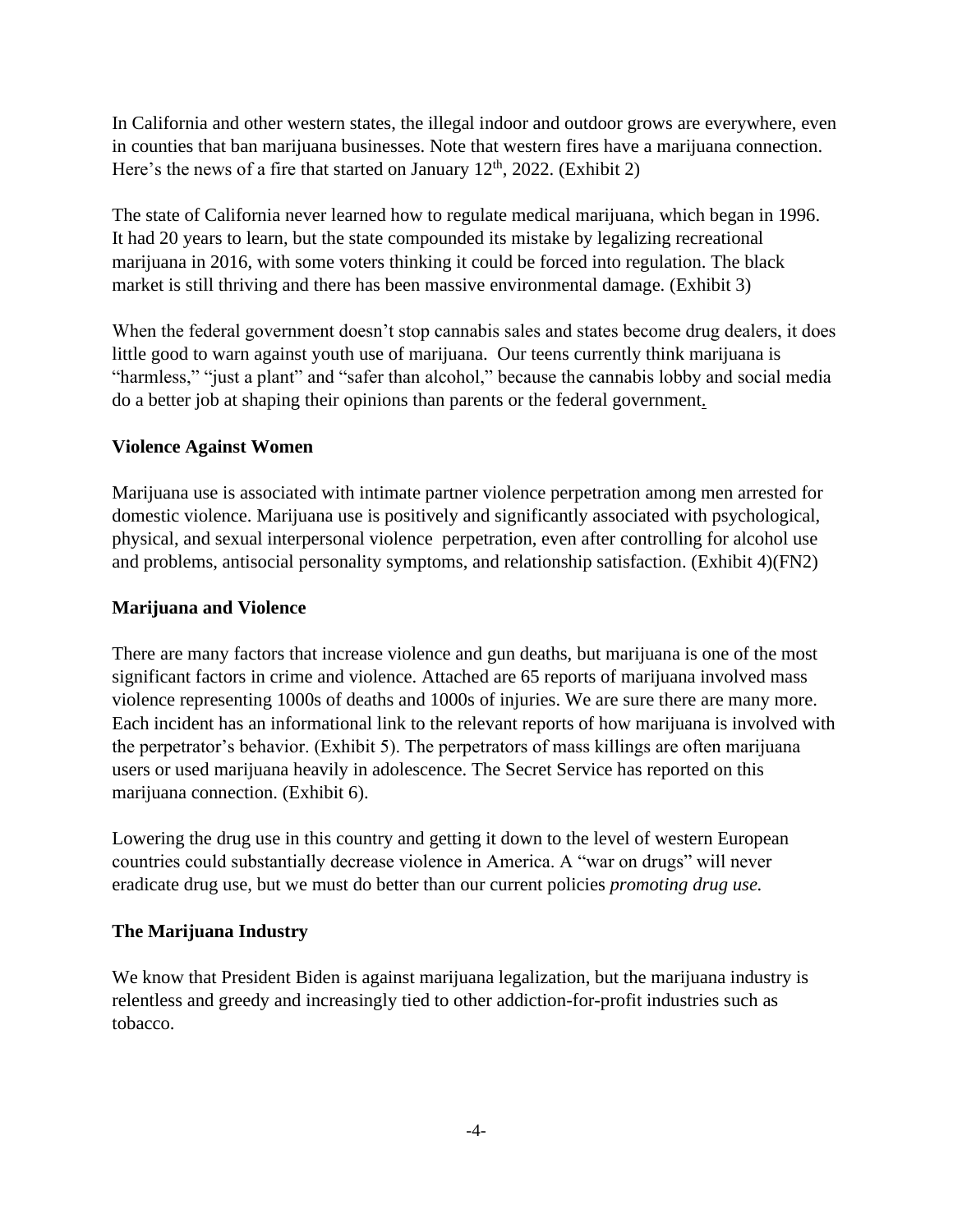We reject the marijuana lobby's claim that marijuana was made illegal because of racism. Mexico made it illegal in 1920 and the international call to make marijuana universally illegal came out of Egypt in 1925. The social justice argument to legalize marijuana has turned out to be a cruel manipulation to vote it through in the states. The fact is that most marijuana shops do not end up bringing equity; minorities and poor neighborhoods suffer the most damage with legalization. Marijuana shops disproportionately locate in poor communities.

## **The Dangers of the New High Potency Marijuana**

It has been known for 100 years that marijuana is dangerous, but it is has become that much more dangerous in the  $21<sup>st</sup>$  century, and especially since the legalized marijuana industry is pushing very potent products that are far more powerful than in the 1970s. They can contain up to 99% THC. (Exhibit 7)

"Dabbing" is a method of inhaling highly concentrated THC (commonly referred to as hash oil, wax or shatter) using a blow torch-heated delivery system commonly referred to as a dab rig. THC is the main high-inducing chemical in marijuana. Six years after adult-use marijuana commercialization began in Colorado, teens reported an alarming increase in their use of ultrapotent marijuana products in the form of dabs and vapes, according to official state data. More than half of high school students who use marijuana reported that they dab marijuana to get high. Among students who reported using marijuana in the past 30 days, 52% said they dabbed it, up from 34.4% just two years ago - a 50% increase. There was a 69% increase in students vaping marijuana in two years. Among high school students who used marijuana in the past 30 days, 34.3% reported vaping it, up from 20.3% in 2017. Rachel O'Bryan, an attorney and co-founder of Smart Colorado said, "It's no surprise that kids are switching to easily concealed ultra-potent marijuana when they are bombarded with images and marketing for these high-THC products that have proliferated since legalization. This is not the much milder marijuana of their parents' generation." [FN3]

Of Colorado High School marijuana users in the last 30 days, the percent usually dabbing increased from 7.6% in 2017 to 20.4% in 2019. [FN4]

In the state of Washington and other states there is an alarming increase in teen psychosis because the teens are dabbing. [FN5]

#### **Drugged Driving**

As the first state to legalize recreational marijuana use, Colorado has demonstrated the effect marijuana commercialization has on drugged driving:

Traffic deaths per Billion Vehicle Miles Traveled (BVMT) increased from 9.91 in the five years before recreational marijuana commercialization (2014) to 11.26 in the five years after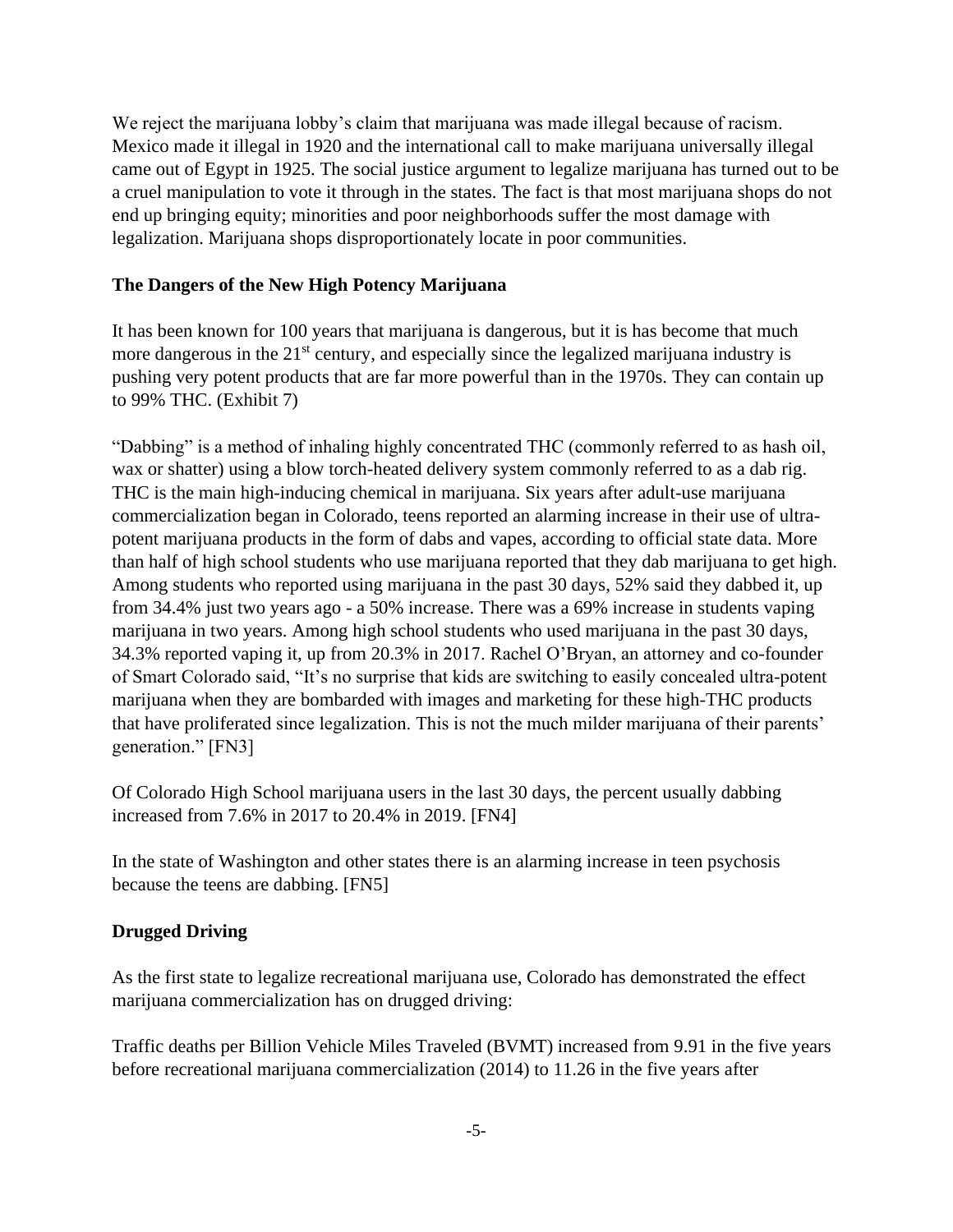recreational marijuana commercialization. In the five years prior to recreational marijuana commercialization, Colorado had a thriving commercialized "medical" marijuana industry spawned by the DOJ's 2009 Ogden memo. [FN6]

Traffic fatalities increased 1.7 deaths/BVMT per year after marijuana commercialization compared with states without legal recreational or medical marijuana. [FN7] Colorado convicts about 900 drivers per year of DUI when marijuana's THC was the *only* impairing drug found in toxicology tests. [FN8]

Because of the difficulty prosecutors have in convicting drivers of marijuana-impaired driving, the 2019 conviction rate was only 74% for stoned drivers vs. 92% for drunk drivers. [FN9]

Of drivers arrested for DUI who tested positive for marijuana's THC, 68% also had other impairing drugs measured in their blood. Polydrug impairment like this is now more common than impairment by any single drug other than alcohol. This may be due in part because drugged driving is under-counted. Polydrug impairment is more dangerous than any single drug, including alcohol. Polydrug impairment is growing more rapidly than impairment by any single drug, including alcohol. 17% of drivers arrested for DUI in 2019 were polydrug impaired drivers, 74% of which had marijuana's THC included in their drug cocktail. [FN10]

See Exhibit 8 for a discussion of what Congress should do.

We look forward to your response and we are available to provide any clarification and follow up to assist.

Sincerely,

Carla D, Lowe President Americans Against Legalizing Marijuana carladlowe@aol.com 916-965-4825

Aubree Adams Director of Every Brain Matters Former Colorado mom and host mom for youth in recovery everybrainmatters@gmail.com 719-250-5740

Ed Wood President, DUID Victim Voices duid93@icloud.com 303- 478-7636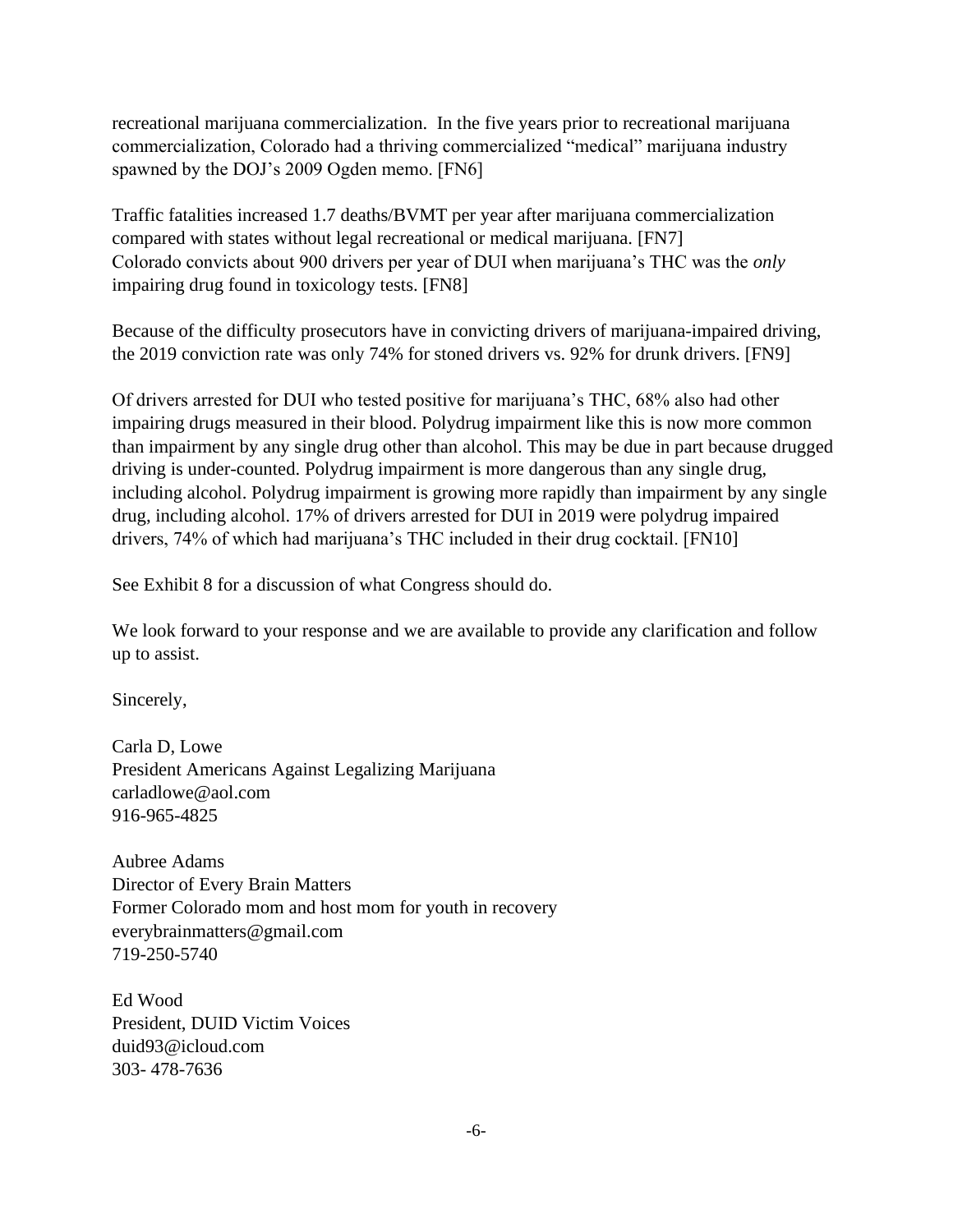Julie Schauer Parents Opposed to Pot https://poppot.org 703-298-0367

The consortium of non-profit national and international groups that have signed on to this letter.

A Sobering Choice, California Alliance for Drug Free Youth, California Americans Against Legalizing Marijuana, California Ban Candy Pops, California Beach Cities Coalition Against Drugs, California Breathe Free Oregon, Oregon Cannabis Industry Victims Educating Litigators, New Jersey Citizens for a Safe and Healthy Texas, Texas Coalition for a Drug Free Texas, Texas Coalition for Family Justice, New York Courage to Speak Foundation, Connecticut Drug Free Schools Coalition, New Jersey Drug free Australia, Australia Drug Watch International, Inc., Virginia DUID Victim Voices, Colorado Every Brain Matters, Virginia Five Minutes of Courage, Colorado Hermosa Coalition for Drug-Free Kids, California Illinois Family Institute, Illinois Jennifer's Messengers, Ohio Johnny's Ambassadors, Colorado Lifeway International, Texas Marijuana Victims Alliance, Arizona Marijuana Harmless? Think Again, Arizona Moms Strong, California National Drug & Alcohol Screening Association, Washington, DC National Institute of Citizen Anti-drug Policy (NICAP), Virginia Not Even Once Projects, Australia Parents Opposed to Pot, Virginia Save Your Brain Resource, Australia Save Our Society From Drugs, Florida Shasta County Chemical People, California Siskiyou and Shasta County Citizens Against Marijuana, California Student Drug Testing Coalition, Florida Take Back America Campaign, California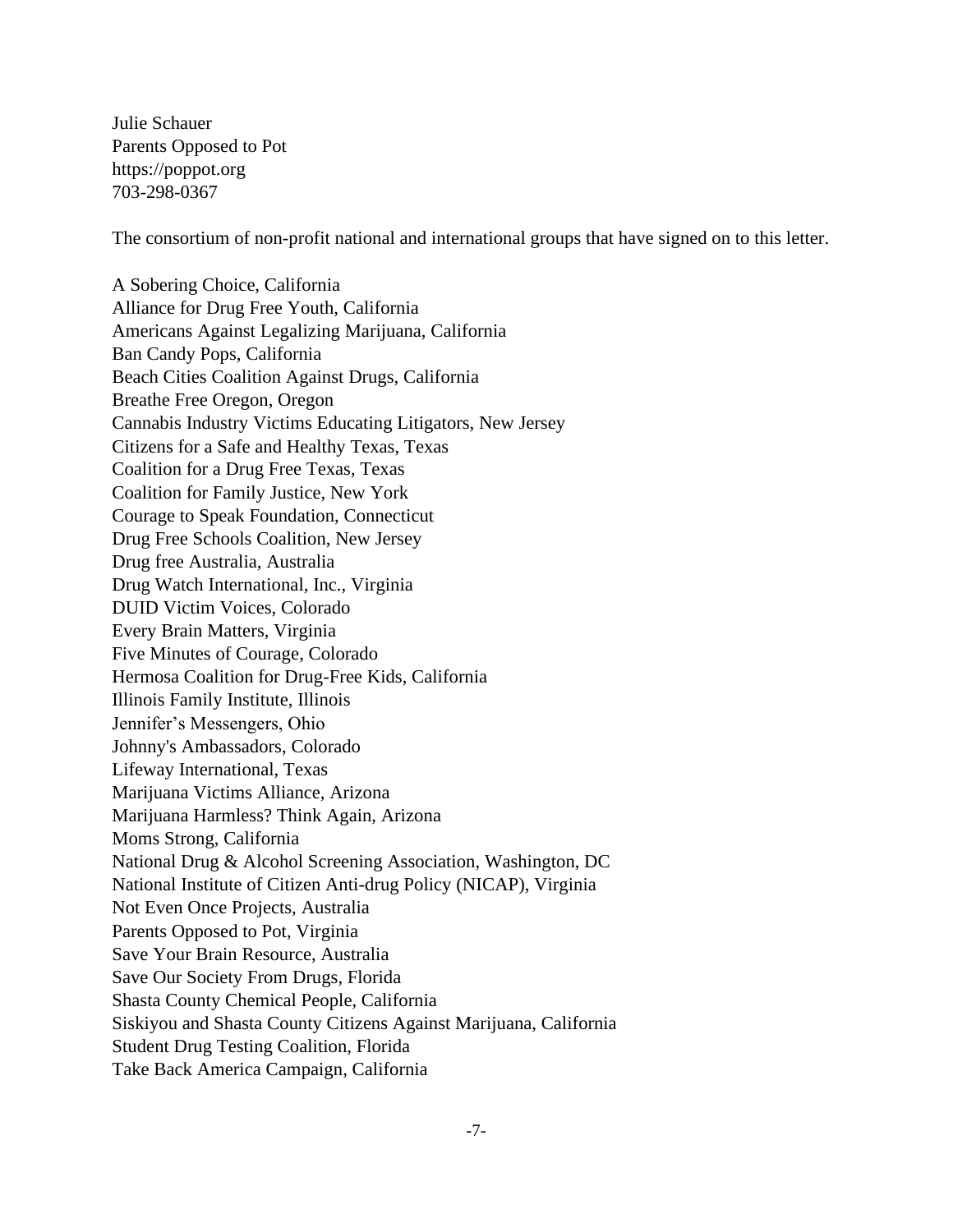Teen Challenge Tasmania, Australia Washingtonians Against Legalizing Marijuana, Washington State Woman's Christian Temperance Union, Australia Youth Against Drug Abuse YADA International, Cameroon, Africa

Footnotes

1. United States v. Oakland Cannabis Buyers' Cooperative, 532 US 483 (2001); Gonzales v. Raich, 545 U.S. 1 (2005); United States v. Hicks, 722 F.Supp.2d 829 (E.D. Mich. 2010) (It is indisputable that state medical- marijuana laws do not, and cannot, supercede federal laws that criminalize the possession of marijuana)

An opinion written by now Justice Gorsuch stated that: statutes criminalizing conspiracy to traffic in marijuana were within Congress's constitutional authority to regulate interstate commerce. Statutes criminalizing conspiracy to traffic in marijuana did not violate Tenth Amendment based on defendant's claim that such authority to punish drug crimes was reserved to states; existence of state statutes criminalizing drug trafficking did not preclude Congress from legislating in same area so long as it stayed within its enumerated powers. United States of America v. Rutherford. 472 Fed.Appx. 863 (CA 10 2012)

An opinion joined in by now Justice Kavanaugh held that: The Drug Enforcement Administration's (DEA) interpretation of a regulation requiring that a generic cannabinoid drug have Food and Drug Administration (FDA) marketing approval did not violate the federal Controlled Substances Act, and was not otherwise arbitrary and capricious. 21 C.F.R.1308.13  $(g)(1)$ . The court noted that "the presence of FDA marketing approval obviously is powerful evidence that a drug has currently accepted medical use and accepted safety for use under medical supervision. John Doe, Inc., v. Drug Enforcement Administration, 484 F.3d 561, 571 (CADC 2007)

US v. Pickford, 100 F.Supp.3d 981(D.Cal. 2015), 21 U.S.C.A. § 812.

2. Marijuana use is associated with intimate partner violence perpetration among men arrested for domestic violence, Ryan C. Shorey, Ellen Haynes, Meagan Brem, Autumn Rae Florimbio, Hannah Grigorian, and Gregory L. Stuart, Transl Issues Psychol Sci. 2018; 4(1): 108–118. Published online 2018 Mar 1. doi: https://www.ncbi.nlm.nih.gov/pmc/articles/PMC5663469/

Seeing Green? Cannabis Use Associated With Domestic Violence, Wendy L. Patrick, J.D., Ph.D. Psychology Today, 2018 https://www.psychologytoday.com/us/blog/why-bad-looks-good/201810/seeing-green-cannabisuse-associated-domestic-violence

3. Alarming Increase "Dabbing" and "Vaping" by Colorado Kids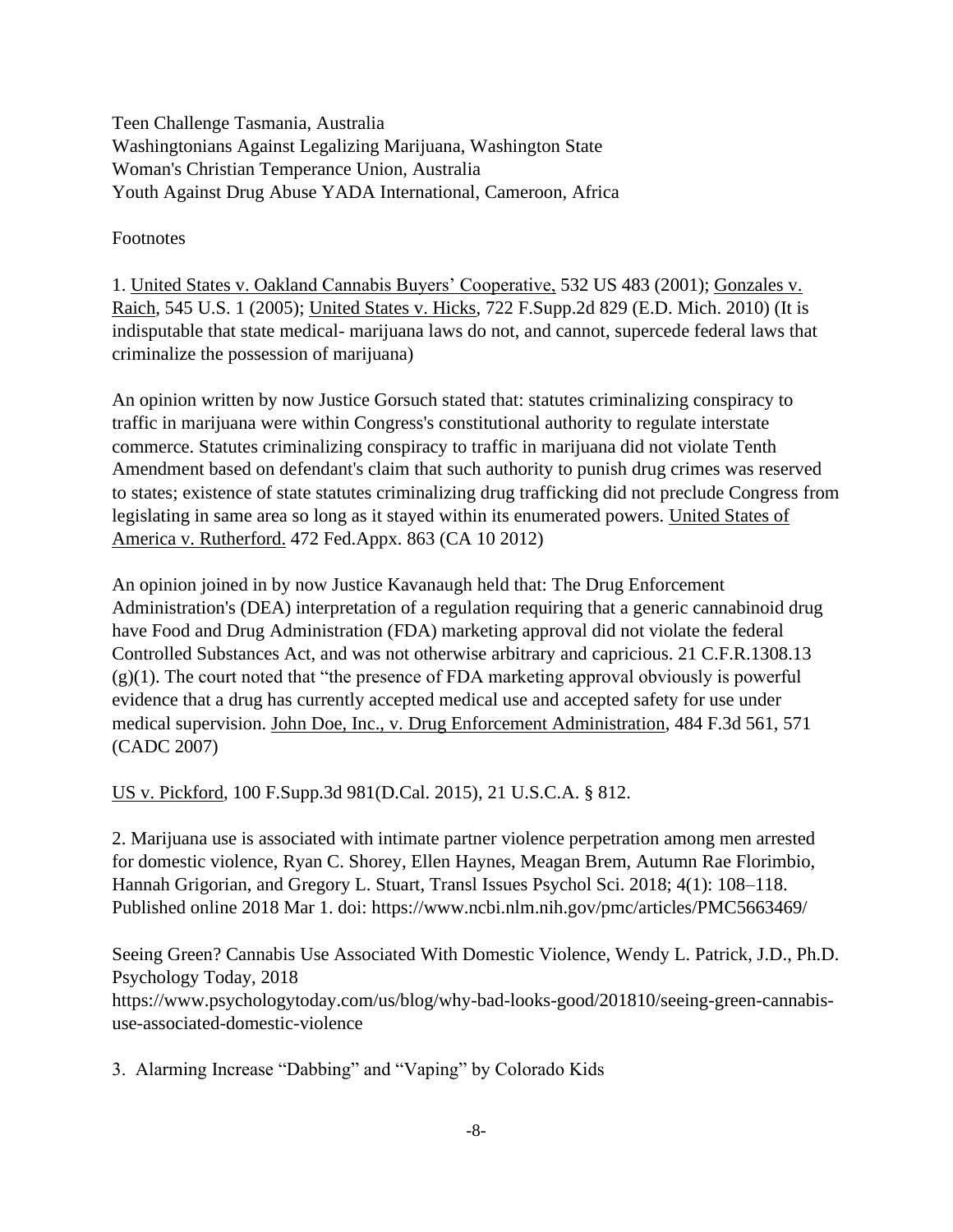August 4, 2020 Editor, https://poppot.org/2020/08/04/alarming-increase-dabbing-and-vaping-bycolorado-kids/

4. https://marijuanahealthinfo.colorado.gov/health-data/healthy-kids-colorado-survey-hkcs-data

5. https://www.theolympian.com/article54985485.html

6. Federal Highway Administration, https://www.fhwa.dot.gov/resources/pubstats/

7. Kamer RS, Warshafsky S, Kamer GC. Change in Traffic Fatality Rates in the First 4 States to Legalize Recreational Marijuana. JAMA Intern Med. Published Online June 22 (2020)

8. https://cdpsdocs.state.co.us/ORS/Docs/Reports/2021-DUI\_HB17-1315.pdf

9. Ibid

10. Ibid

cc:

President Joseph Biden The White House

Anne Milgram, Esq. Administrator Drug Enforcement Administration

Janet Woodcock Commissioner of Food and Drugs U.S. Food and Drug Administration

Miriam Delphin-Rittmon, Ph.D. Assistant Secretary for Mental Health and Substance Use SAMHSA

Xaiver Becerra, Esq. Secretary U.S. Department of Health and Human Services

Dr. Rahul Gupta